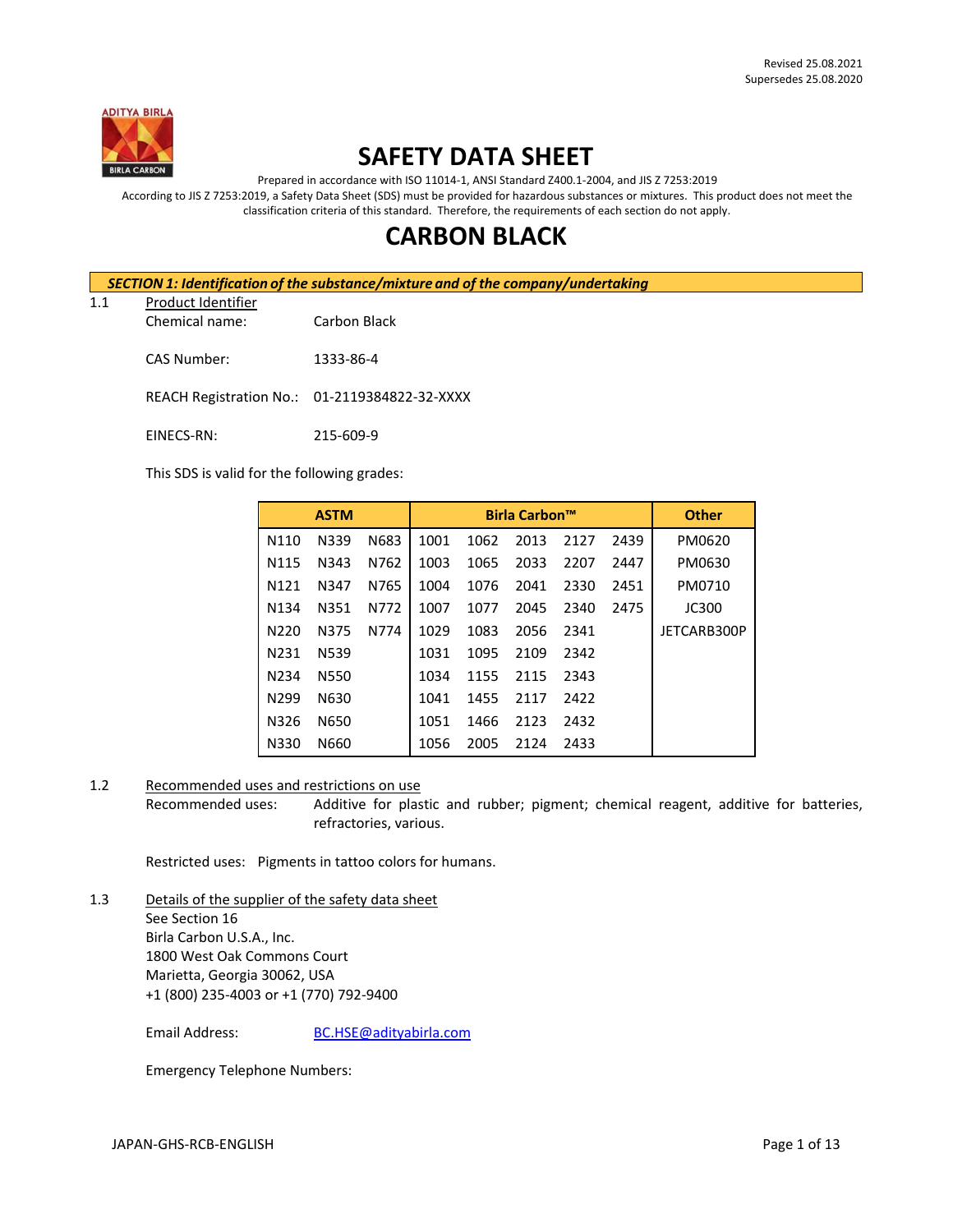| <b>Global Incident Response Hotline</b> |                  |                    |                   |                     |                 |
|-----------------------------------------|------------------|--------------------|-------------------|---------------------|-----------------|
| Argentina                               | +54 11 5219 8871 | China/Asia Pacific | +86 4001 2035 72  | Americas            | +1 760 476 3961 |
| Australia                               | +61 280 363 166  | Korea              | +82 070 4732 5813 | Asia Pacific        | +1 760 476 3960 |
| <b>Brazil</b>                           | +55 11 4349 1907 | Mexico             | +52 55 41696225   | Europe              | +1 760 476 3962 |
| Chile                                   | +56 44 8905208   | Peru               | +51 1 708 5593    | Middle East/Africa  | +1 760 476 3959 |
| Colombia                                | +57 1 344 1317   | Thailand           | +66 2105 6177     | Non-Region Specific | +1 760 476 3971 |
| China                                   | +86 4001 2001 74 | United Kingdom     | +0 800 680 0425   | US & Canada         | +1 866 519 4752 |

#### *SECTION 2: Hazard(s) Identification*

| 2.1 | Classification of the substance or mixture                     |  |  |  |
|-----|----------------------------------------------------------------|--|--|--|
|     | Japan: Not a hazardous substance according to JIS Z 7253:2019. |  |  |  |
| 2.2 | Label elements                                                 |  |  |  |

| Pictogram:                      | None |
|---------------------------------|------|
| Signal Word:                    | None |
| Hazard Statement:               | None |
| <b>Precautionary Statement:</b> | None |

#### 2.3 Other hazards

This substance is classified as hazardous as a combustible dust by the United States 2012 OSHA Hazard Communication Standard (29 CFR 1910.1200) and the Canadian Hazardous Products Regulation (HPR) 2015. The signal word, hazard statement and precautionary statements in the United States and Canada are: WARNING May form combustible dust concentrations in air. Keep away from all ignition sources including heat, sparks and flame. Prevent dust accumulations to minimize explosion hazard. Do not expose to temperatures above 300°C. Hazardous products of combustion can include carbon monoxide, carbon dioxide, oxides of sulfur, and organic products.

- Eye: May cause reversible mechanical irritation.
- Skin: May cause mechanical irritation, soiling, and drying of skin. No cases of sensitization in humans have been reported.
- Inhalation: Dust may be irritating to the respiratory tract. Provide local exhaust ventilation. See Section 8.
- Ingestion: Adverse health effects are not expected.

Carcinogenicity: Carbon black is listed by the International Agency for Research on Cancer (IARC) as a Group 2B substance (*possibly carcinogenic to humans).* See Section 11.

#### *SECTION 3: Composition/information on ingredients*

## 3.1 Substance

- 3.1.1 Carbon Black (amorphous) 100%
- 3.1.2 CAS Number: 1333-86-4
- 3.1.3 EINECS-RN: 215-609-9
- 3.1.4 ENCS-RN: 5-3328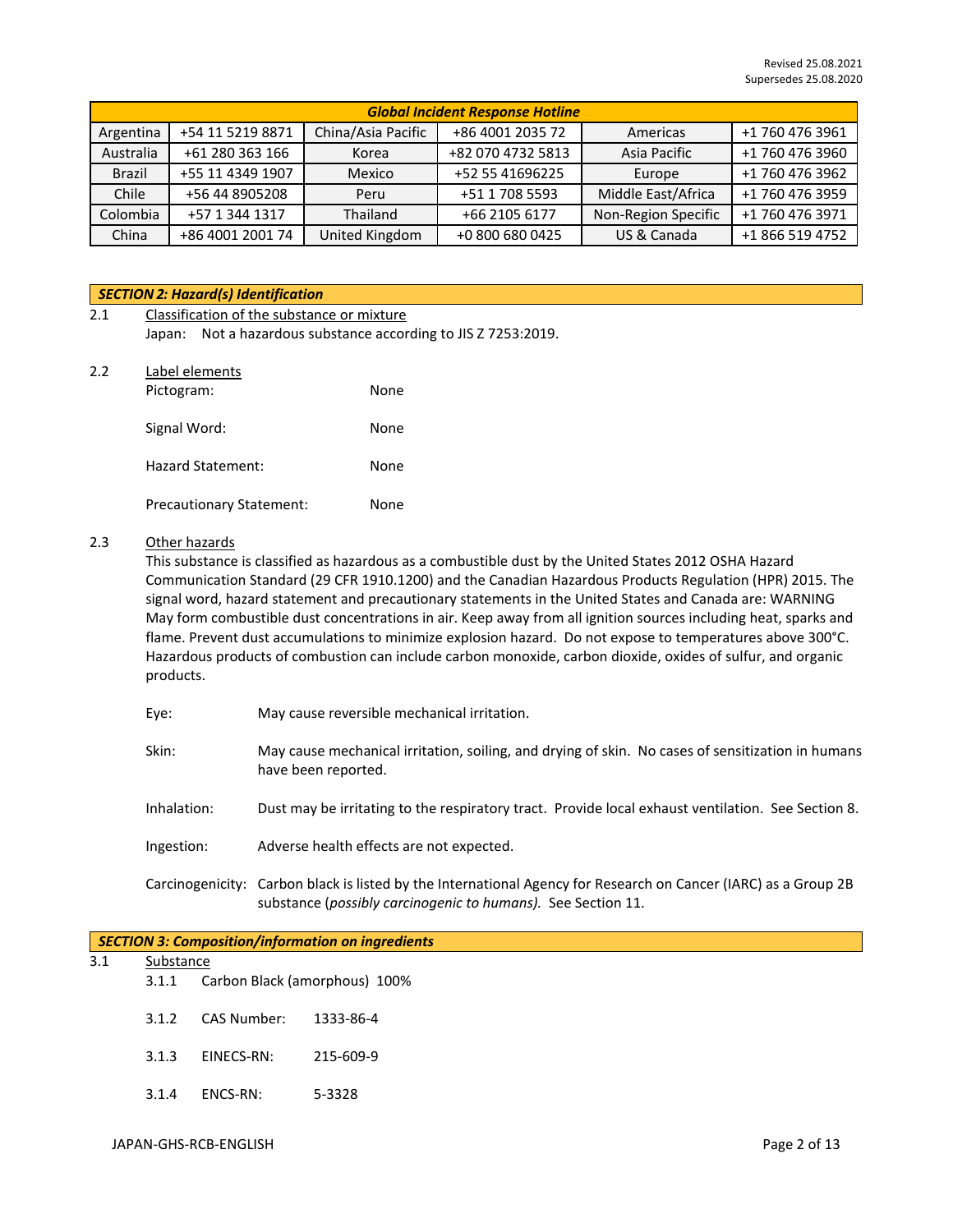|     | <b>SECTION 4: First-aid measures</b>     |                                                                                                                                                                                                                                                                                                 |  |  |  |  |
|-----|------------------------------------------|-------------------------------------------------------------------------------------------------------------------------------------------------------------------------------------------------------------------------------------------------------------------------------------------------|--|--|--|--|
| 4.1 |                                          | Description of first-aid measures                                                                                                                                                                                                                                                               |  |  |  |  |
|     | Inhalation:                              | Take affected persons into fresh air. If necessary, restore normal breathing through standard<br>first aid measures.                                                                                                                                                                            |  |  |  |  |
|     | Skin:                                    | Wash skin with mild soap and water. If symptoms persist, seek medical attention.                                                                                                                                                                                                                |  |  |  |  |
|     | Eye:                                     | Rinse eyes thoroughly with large volumes of water keeping eyelids open. If symptoms develop,<br>seek medical attention.                                                                                                                                                                         |  |  |  |  |
|     | Ingestion:                               | Do not induce vomiting. If conscious, give several glasses of water. Never give anything by<br>mouth to an unconscious person.                                                                                                                                                                  |  |  |  |  |
| 4.2 | Symptoms:                                | Most important symptoms, both acute and delayed<br>Irritating to the eyes and respiratory tract if exposed above the occupational exposure limits.<br>See Section 2.                                                                                                                            |  |  |  |  |
| 4.3 | Note to physicians:                      | Indication of any immediate medical attention and special treatment needed<br>Treat symptomatically                                                                                                                                                                                             |  |  |  |  |
|     | <b>SECTION 5: Fire-fighting measures</b> |                                                                                                                                                                                                                                                                                                 |  |  |  |  |
| 5.1 | <b>Extinguishing media</b>               |                                                                                                                                                                                                                                                                                                 |  |  |  |  |
|     | Suitable extinguishing media:            | Use foam, carbon dioxide $(CO2)$ , dry chemical, or water fog. A fog spray is<br>recommended if water is used.                                                                                                                                                                                  |  |  |  |  |
|     |                                          | Unsuitable extinguishing media:<br>Do not use high pressure media which could cause the formation of a<br>potentially explosible dust-air mixture.                                                                                                                                              |  |  |  |  |
| 5.2 |                                          | Special hazards arising from the substance or mixture                                                                                                                                                                                                                                           |  |  |  |  |
|     |                                          | Special hazards arising from the chemical: It may not be obvious that carbon black is burning unless the material<br>is stirred and sparks are apparent. Carbon black that has been on fire<br>should be closely observed for at least 48 hours to ensure no<br>smoldering material is present. |  |  |  |  |
|     |                                          | <b>Hazardous Combustion Products:</b><br>Carbon monoxide (CO), carbon dioxide (CO <sub>2</sub> ), and oxides of sulfur.                                                                                                                                                                         |  |  |  |  |
| 5.3 |                                          | Advice for fire fighters                                                                                                                                                                                                                                                                        |  |  |  |  |
|     |                                          | Special protective equipment for fire-fighters:<br>Wear full protective firefighting gear, including self-<br>contained breathing apparatus (SCBA). Wet carbon black<br>produces very slipper walking surfaces.                                                                                 |  |  |  |  |
|     |                                          | <b>SECTION 6: Accidental release measures</b>                                                                                                                                                                                                                                                   |  |  |  |  |
| 6.1 |                                          | Personal precautions, protective equipment and emergency procedures                                                                                                                                                                                                                             |  |  |  |  |
|     | Personal precautions:                    | Wet carbon black produces slippery walking surfaces. Avoid dust formation. Wear<br>appropriate personal protective equipment and respiratory protection. See Section 8.                                                                                                                         |  |  |  |  |
|     | For emergency responders:                | Use personal protective equipment recommended in section 8.                                                                                                                                                                                                                                     |  |  |  |  |
| 6.2 | <b>Environmental precautions</b>         |                                                                                                                                                                                                                                                                                                 |  |  |  |  |
|     | Environmental precautions:               | Carbon black poses no significant environmental hazards. Contain spilled                                                                                                                                                                                                                        |  |  |  |  |

bodies of water.

product on land, if possible. As a matter of good practice, minimize contamination of sewage water, soil, groundwater, drainage systems, or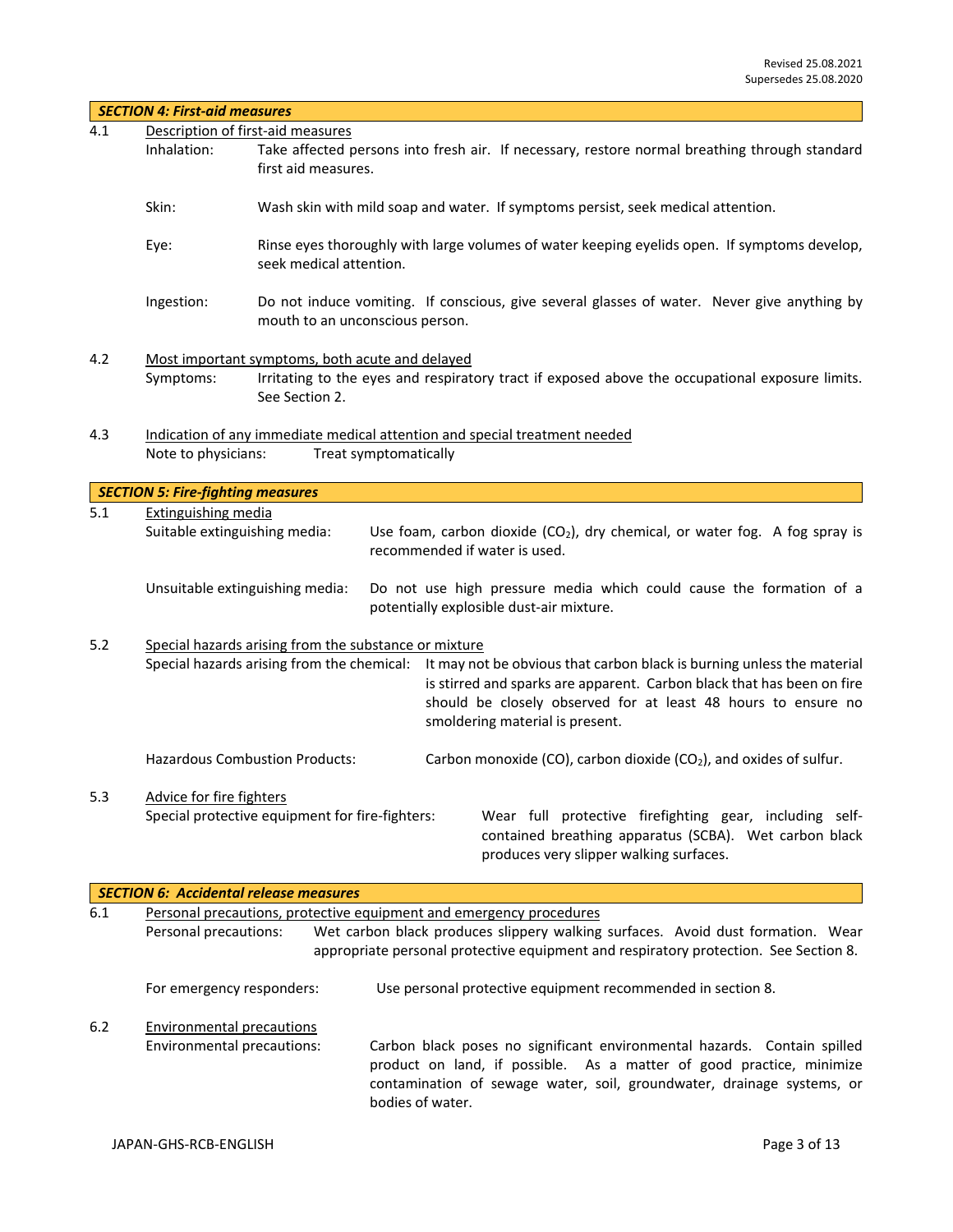6.3 Methods and materials for containment and cleaning up

| Methods for containment: | Prevent further leakage or spillage if safe to do so.                                                                                                                                                                                                                                                              |
|--------------------------|--------------------------------------------------------------------------------------------------------------------------------------------------------------------------------------------------------------------------------------------------------------------------------------------------------------------|
| Methods for cleaning up: | Small spills should be vacuumed when possible. Dry sweeping is not<br>recommended. A vacuum equipped with high efficiency particulate air (HEPA)<br>filtration is recommended. If necessary, light water spray will reduce dust for<br>dry sweeping. Large spills may be shoveled into containers. See Section 13. |
|                          |                                                                                                                                                                                                                                                                                                                    |

6.4 Reference to other sections Reference to other sections: See section 8. See section 13.

#### *SECTION 7: Handling and storage*

| Precautions for safe handling |
|-------------------------------|
|-------------------------------|

Advice on safe handling: Avoid dust formation. Do not breathe dust. Provide appropriate local exhaust to minimize dust formation. Do not use compressed air.

> Take precautionary measures against static discharges. Provide adequate precautions, such as electrical grounding and bonding, or inert atmospheres. Grounding of equipment and conveying systems may be required under certain conditions. Safe work practices include the elimination of potential ignition sources in proximity to carbon black dust; good housekeeping to avoid accumulations of dust on all surfaces; appropriate exhaust ventilation design and maintenance to control airborne dust levels to below the applicable occupational exposure limit. If hot work is required, the immediate work area must be cleared of carbon black dust.

General hygiene considerations: Handle in accordance with good industrial hygiene and safety practices.

## 7.2 Conditions for safe storage, including any incompatibilities

Storage conditions: Keep in a dry, cool, and well-ventilated location. Store away from heat, ignition sources, and strong oxidizers.

> Carbon black is not classifiable as a Division 4.2 self-heating substance under the UN test criteria. However, current UN criteria for determining if a substance is self-heating is volume dependent. This classification may not be appropriate for large volume storage container.

> Before entering vessels and confined spaces containing carbon black, test for adequate oxygen, flammable gases and potential toxic air contaminants. Do not allow dust to accumulate on surfaces.

Incompatible materials: Strong oxidizers.

#### *SECTION 8: Exposure controls/personal protection*

8.1 Control parameters

Exposure guidelines: Representative occupational exposure limits currently available for carbon black (CAS number: 1333-86-4). Country listing is not all inclusive.

| Country          | Concentration, mg/m3             |
|------------------|----------------------------------|
| Argentina        | 3.5, TWA                         |
| Australia        | 3.0, TWA, inhalable              |
| <b>Belgium</b>   | 3.6, TWA                         |
| <b>Brazil</b>    | 3.5, TWA                         |
| Canada (Ontario) | 3.0 TWA, inhalable               |
| China            | 4.0, TWA 8.0, TWA, STEL (15 min) |
|                  |                                  |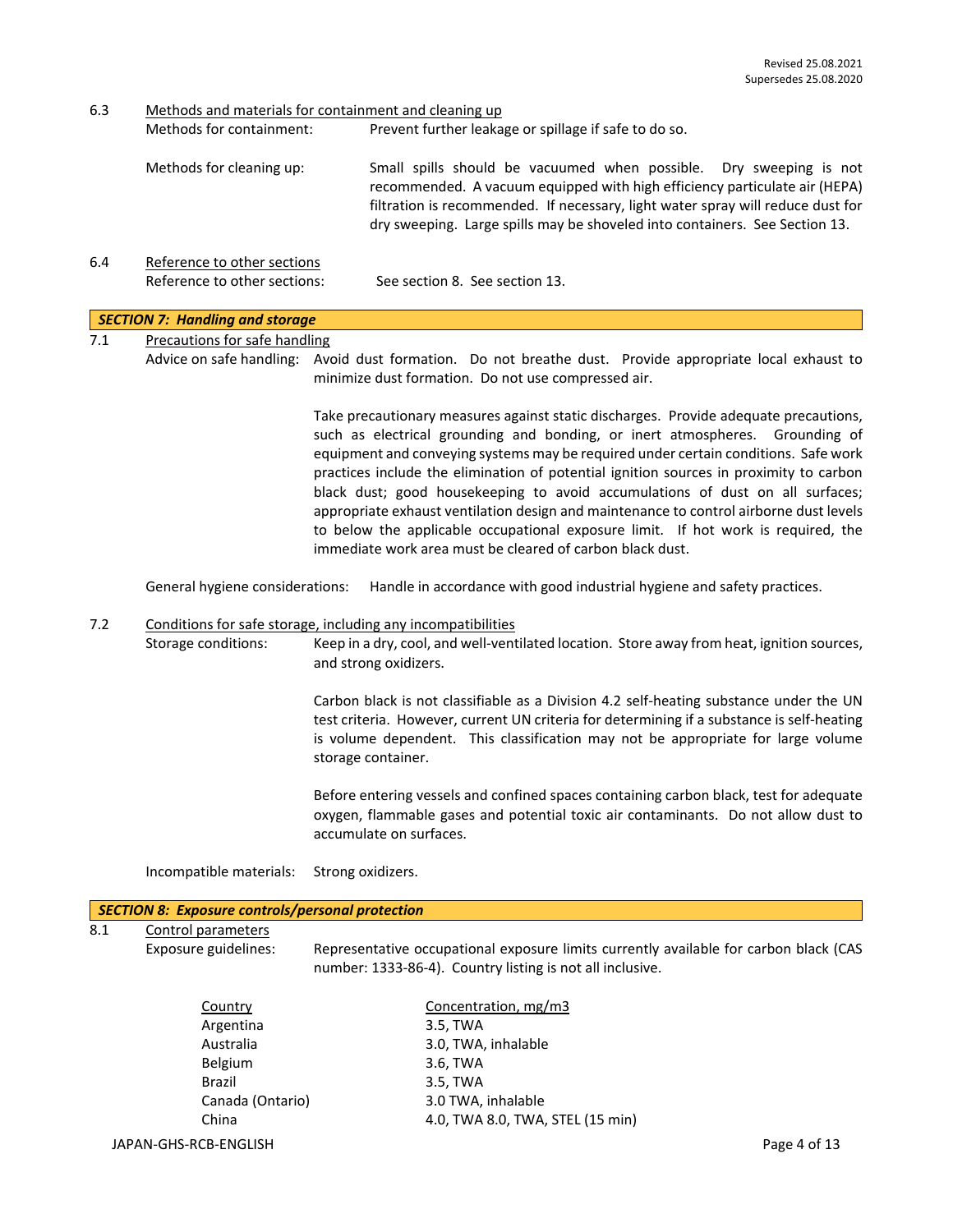| Colombia             | 3.0, TWA, inhalable                                     |
|----------------------|---------------------------------------------------------|
| Czech Republic       | 2.0, TWA                                                |
| Egypt                | 3.5, TWA                                                |
| Finland              | 3.5, TWA; 7.0, STEL                                     |
| France – INRS        | 3.5, TWA/VME inhalable                                  |
| Germany - BeKGS527   | 0.5, TWA, respirable; 2.0, TWA, inhalable (DNEL values) |
| Hong Kong            | 3.5, TWA                                                |
| Indonesia            | 3.5, TWA/NABs                                           |
| Ireland              | 3.5, TWA; 7.0, STEL                                     |
| Italy                | 3.5, TWA, inhalable                                     |
| Japan – MHLW         | 3.0                                                     |
| Japan – SOH          | 4.0, TWA; 1.0, TWA, respirable                          |
| Korea                | 3.5, TWA                                                |
| Malaysia             | 3.5, TWA                                                |
| Mexico               | 3.5, TWA                                                |
| Russia               | 4.0, TWA                                                |
| Spain                | 3.5, TWA (VLA-ED)                                       |
| Sweden               | 3.0, TWA                                                |
| United Kingdom       | 3.5, TWA, inhalable; 7.0, STEL, inhalable               |
| EU REACH DNEL        | 2.0, TWA, inhalable; 0.5, TWA respirable                |
| <b>United States</b> | 3.5, TWA, OSHA-PEL                                      |
|                      | 3.0, TWA, ACGIH-TLV®, inhalable                         |
|                      | 3.5, TWA, NIOSH-REL                                     |

\*Please consult the current version of the standard or regulation that may apply to your operations.

| ACGIH <sup>®</sup> | American Conference of Governmental Industrial Hygienists         |
|--------------------|-------------------------------------------------------------------|
| mg/m3              | milligrams per cubic meter                                        |
| <b>DNEL</b>        | Derived no-effect level                                           |
| <b>NIOSH</b>       | National Institute for Occupational Safety and Health             |
| <b>OSHA</b>        | Occupational Safety and Health Administration                     |
| PEL.               | permissible exposure limit                                        |
| REL                | recommended exposure limit                                        |
| <b>STEL</b>        | short-term exposure limit                                         |
| <b>TLV</b>         | threshold limit value                                             |
| <b>TWA</b>         | time weighted average, eight (8) hours unless otherwise specified |

Predicted No Effect Concentration: Not applicable

## 8.2 Exposure controls

Engineering controls: Use process enclosures and/or exhaust ventilation to keep airborne dust concentrations below the occupational exposure limit.

#### Personal Protective Equipment (PPE)

Respiratory: Approved air purifying respirator (APR) should be used where airborne dust concentrations are expected to exceed occupational exposure limits. Use a positivepressure, air supplied respirator if there is any potential for uncontrolled release, exposure levels are not known, or in circumstances where APRs may not provide adequate protection.

> When respiratory protection is required to minimize exposures to carbon black, programs should follow the requirements of the appropriate governing body for the country, province or state. Selected references to respiratory protection standards are provided below: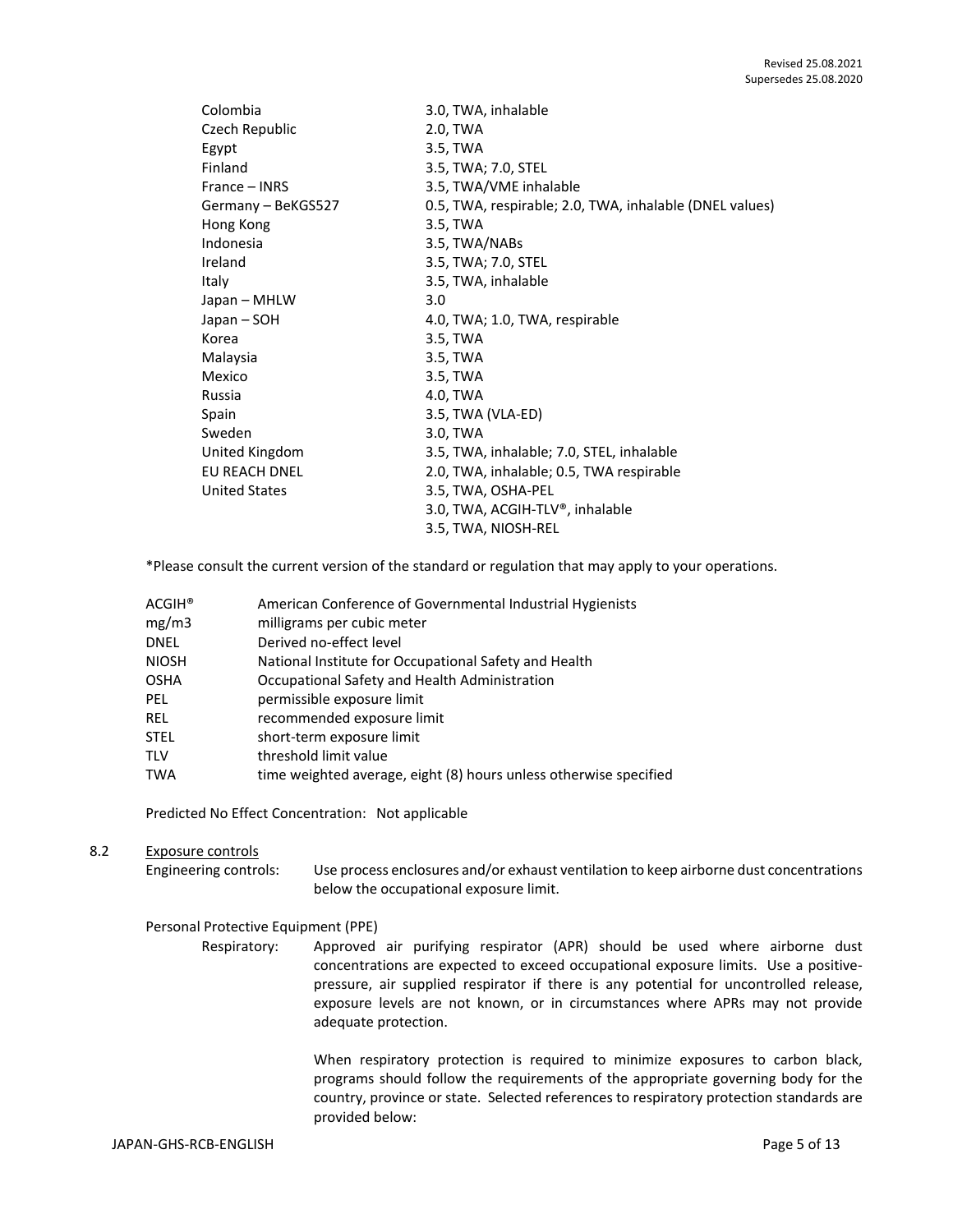- OSHA 29CFR1910.134, Respiratory Protection
- CR592 Guidelines for Selection and Use of Respiratory Protective Devices (CEN)
- German/European Standard DIN/EN 143, Respiratory Protective Devices for Dusty Materials (CEN)

| Hand protection:     | Wear protective gloves. Use a barrier cream. Wash hands and skin with mild<br>soap and water.                             |
|----------------------|---------------------------------------------------------------------------------------------------------------------------|
| Eye/face protection: | Wear safety glasses or goggles.                                                                                           |
| Skin protection:     | Wear general protective clothing to minimize skin contact. Wash clothing<br>daily. Work clothes should not be taken home. |

Other: Emergency eyewash and safety showers should be in close proximity. Wash hands and face thoroughly with mild soap before eating or drinking.

Environmental exposure controls: in accordance with all local legislation and permit requirements.

|                                                              | <b>SECTION 9: Physical and chemical properties</b> |                                                       |
|--------------------------------------------------------------|----------------------------------------------------|-------------------------------------------------------|
| 9.1<br>Information on basic physical and chemical properties |                                                    |                                                       |
|                                                              | Appearance:                                        | powder or pellet                                      |
|                                                              | Color:                                             | black                                                 |
|                                                              | Odor:                                              | odorless                                              |
|                                                              | Odor threshold:                                    | not applicable                                        |
|                                                              | Melting point/freezing point:                      | not applicable                                        |
|                                                              | Boiling point/range:                               | not applicable                                        |
|                                                              | Vapor pressure:                                    | not applicable                                        |
|                                                              | Vapor Density:                                     | not applicable                                        |
|                                                              | Oxidizing properties:                              | not applicable                                        |
|                                                              | Flash Point:                                       | not applicable                                        |
|                                                              | Flammability:                                      | not flammable                                         |
|                                                              | Explosive properties:                              | Dust may form explosible mixture in air               |
|                                                              | Explosion limits (air):                            |                                                       |
|                                                              | Upper:                                             | not available                                         |
|                                                              | Lower:                                             | 50 $g/m^3$ (dust)                                     |
|                                                              | Evaporation rate:                                  | not applicable                                        |
|                                                              | Density: (20°C):                                   | $1.7 - 1.9$ g/cm <sup>3</sup>                         |
|                                                              | Bulk density:                                      | 1.25-40 lb/ft <sup>3</sup> , 20-640 kg/m <sup>3</sup> |
|                                                              | Pellets:                                           | 200-680 kg/m <sup>3</sup>                             |
|                                                              | Powder (fluffy):                                   | 20-380 kg/m <sup>3</sup>                              |
|                                                              | Solubility (in Water):                             | insoluble                                             |
|                                                              | pH value: (ASTM 1512):                             | 4-11 [50 g/l water, 68ºF (20ºC)]                      |
|                                                              | Partition coefficient (n-octanol/water):           | not applicable                                        |
|                                                              | Viscosity:                                         | not applicable                                        |
|                                                              | Decomposition temperature:                         | not applicable                                        |
|                                                              | Auto-ignition temperature:                         | $>140$ <sup>o</sup> C                                 |
|                                                              | Minimum Ignition temperature:                      | >500ºC (BAM Furnace)(VDI 2263)                        |
|                                                              |                                                    | >315ºC (Godberg-Greenwald Furnace)(VDI 2263)          |
|                                                              | Minimum ignition energy:                           | >10,000 mJ (VDI 2263)                                 |
|                                                              | Ignition energy:                                   | not available                                         |
|                                                              | Maximum absolute explosion pressure:               | 10 bar (VDI 2263)                                     |
|                                                              | Maximum rate of pressure rise:                     | 30-400 bar/sec (VDI 2263 and ASTM E1226-88)           |
|                                                              |                                                    |                                                       |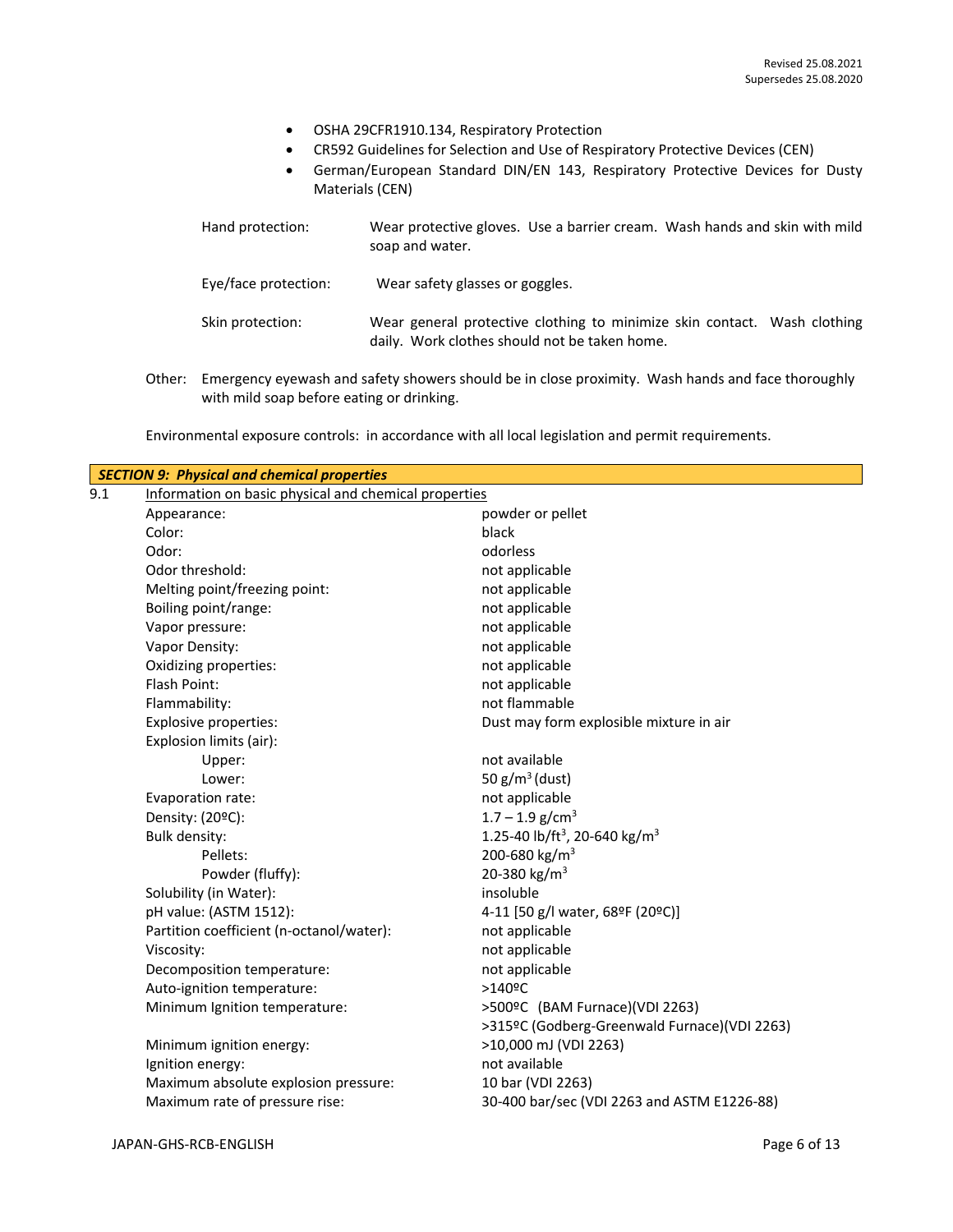Burn Velocity:  $> 45$  seconds (not classified as "highly flammable" or "easily ignitable") Kst Value: not available Dust explosion classification: ST1 Decomposition temperature: not applicable 9.2 Other information Not available *SECTION 10: Stability and reactivity* 10.1 Reactivity Reactivity: May react exothermically upon contact with strong oxidizers. 10.2 Chemical stability Stability: Stable under normal ambient conditions. Explosion data Sensitivity to mechanical impact: Not sensitive to mechanical impact Sensitivity to static discharge: Dust may form explosible mixture in air. Avoid dust formation. Do not create a dust cloud. Take precautionary measures against static discharges. Ensure all equipment is earthed/grounded before beginning transfer operation. 10.3 Possibility of hazardous reactions Hazardous polymerization: Does not occur. Possibility of hazardous reactions: None under normal conditions. 10.4 Conditions to avoid Conditions to avoid: Avoid high temperatures >400°C (>752°F) and sources of ignition. 10.5 Incompatible materials Incompatible materials: Strong oxidizers. 10.6 Hazardous decomposition products Hazardous decomposition products: Carbon monoxide, carbon dioxide, organic products of combustion, oxides of sulfur. *SECTION 11: Toxicological information*

| 11.1 | Information on toxicological effects |                                                                                                                                                                                                         |              |
|------|--------------------------------------|---------------------------------------------------------------------------------------------------------------------------------------------------------------------------------------------------------|--------------|
|      | <b>Acute Toxicity:</b>               |                                                                                                                                                                                                         |              |
|      | Oral LD50:                           | $LD_{50}$ (rat) > 8000 mg/kg. (Equivalent to OECD TG 401)                                                                                                                                               |              |
|      | Inhalation LD50:                     | No data available                                                                                                                                                                                       |              |
|      | Dermal LD50:                         | No data available                                                                                                                                                                                       |              |
|      | <b>Skin corrosion/irritation:</b>    | Rabbit: not irritating. (Equivalent to OECD TG 404)<br>Edema = $0$ (max. attainable irritation score: 4)<br>Erythema = $0$ (max. attainable irritation score: 4)<br>Assessment: Not irritating to skin. |              |
|      | Serious eye damage/irritation:       | Rabbit: not irritating. (OECD TG 405)<br>Cornea: 0 (max. attainable irritation score: 4)                                                                                                                |              |
|      | JAPAN-GHS-RCB-ENGLISH                |                                                                                                                                                                                                         | Page 7 of 13 |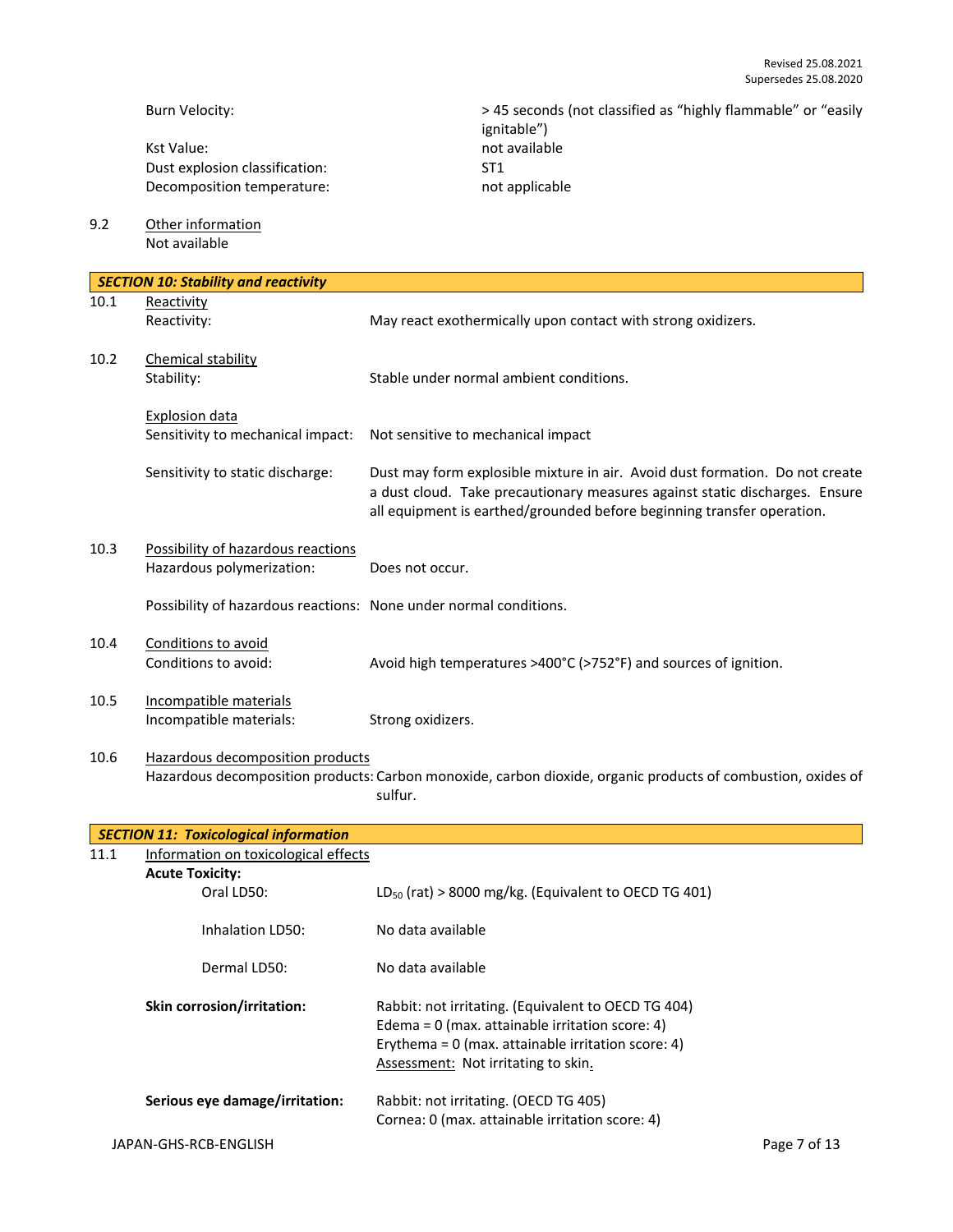|                         | Iris: 0 (max. attainable irritation score: 2)<br>Chemosis: 0 (max. attainable irritation score: 4)<br>Assessment: Not irritating to the eyes.                                                                                                                                                                                                                                                                                                                                                                           | Conjunctivae: 0 (max. attainable irritation score: 3)                                                                                                                                                                                                                                                                                                                                                                                                                                        |
|-------------------------|-------------------------------------------------------------------------------------------------------------------------------------------------------------------------------------------------------------------------------------------------------------------------------------------------------------------------------------------------------------------------------------------------------------------------------------------------------------------------------------------------------------------------|----------------------------------------------------------------------------------------------------------------------------------------------------------------------------------------------------------------------------------------------------------------------------------------------------------------------------------------------------------------------------------------------------------------------------------------------------------------------------------------------|
| Sensitization:          | Assessment: Not sensitizing in animals.                                                                                                                                                                                                                                                                                                                                                                                                                                                                                 | Guinea pig skin (Buehler Test): Not sensitizing (OECD TG 406)<br>No cases of sensitization in humans have been reported.                                                                                                                                                                                                                                                                                                                                                                     |
| Germ cell mutagenicity: | black and are not bioavailable (Borm, 2005).                                                                                                                                                                                                                                                                                                                                                                                                                                                                            | In vitro: Carbon black is not suitable to be tested directly in bacterial (Ames<br>test) and other in vitro systems because of its insolubility. However, when<br>organic solvent extracts of carbon black have been tested, results showed no<br>mutagenic effects. Organic solvent extracts of carbon black can contain traces<br>of polycyclic aromatic hydrocarbons (PAHs). A study to examine the<br>bioavailability of these PAHs showed that they are very tightly bound to carbon    |
|                         | In vivo: In an experimental investigation, mutational changes in the hprt ene<br>were reported in alveolar epithelial cells in the rat following inhalation<br>exposure to carbon black (Driscoll, 1997). This observation is considered to be<br>rat-specific and a consequence of "lung overload," which leads to chronic<br>inflammation and release of reactive oxygen species. This is considered to be<br>a secondary genotoxic effect and, thus, carbon black itself would not be<br>considered to be mutagenic. |                                                                                                                                                                                                                                                                                                                                                                                                                                                                                              |
|                         |                                                                                                                                                                                                                                                                                                                                                                                                                                                                                                                         | Assessment: In vivo mutagenicity in rats occurs by mechanisms secondary to<br>a threshold effect and is a consequence of "lung overload," which leads to<br>chronic inflammation and the release of genotoxic oxygen species. This<br>mechanism is considered to be a secondary genotoxic effect and, thus, carbon<br>black itself would not be considered to be mutagenic.                                                                                                                  |
| Carcinogenicity:        | <b>Animal toxicity</b>                                                                                                                                                                                                                                                                                                                                                                                                                                                                                                  | Rat, oral, duration 2 years.<br>Effect: no tumors.                                                                                                                                                                                                                                                                                                                                                                                                                                           |
|                         |                                                                                                                                                                                                                                                                                                                                                                                                                                                                                                                         | Mouse, oral, duration 2 years.<br>Effect: no tumors.                                                                                                                                                                                                                                                                                                                                                                                                                                         |
|                         |                                                                                                                                                                                                                                                                                                                                                                                                                                                                                                                         | Mouse, dermal, duration 18 months.<br>Effect: no skin tumors.                                                                                                                                                                                                                                                                                                                                                                                                                                |
|                         |                                                                                                                                                                                                                                                                                                                                                                                                                                                                                                                         | Rat, inhalation, duration 2 years.<br>Target organ: lungs.<br>Effect: inflammation, fibrosis, tumors.                                                                                                                                                                                                                                                                                                                                                                                        |
|                         | conditions.                                                                                                                                                                                                                                                                                                                                                                                                                                                                                                             | Note: Tumors in the rat lung are considered to be related to "lung overload"<br>rather than to a specific chemical effect of carbon black itself in the lung. These<br>effects in rats have been reported in many studies on other poorly soluble<br>inorganic particles and appear to be rat specific (ILSI, 2000). Tumors have not<br>been observed in other species (i.e., mouse and hamster) for carbon black or<br>other poorly soluble particles under similar circumstances and study |

Mortality studies (human data)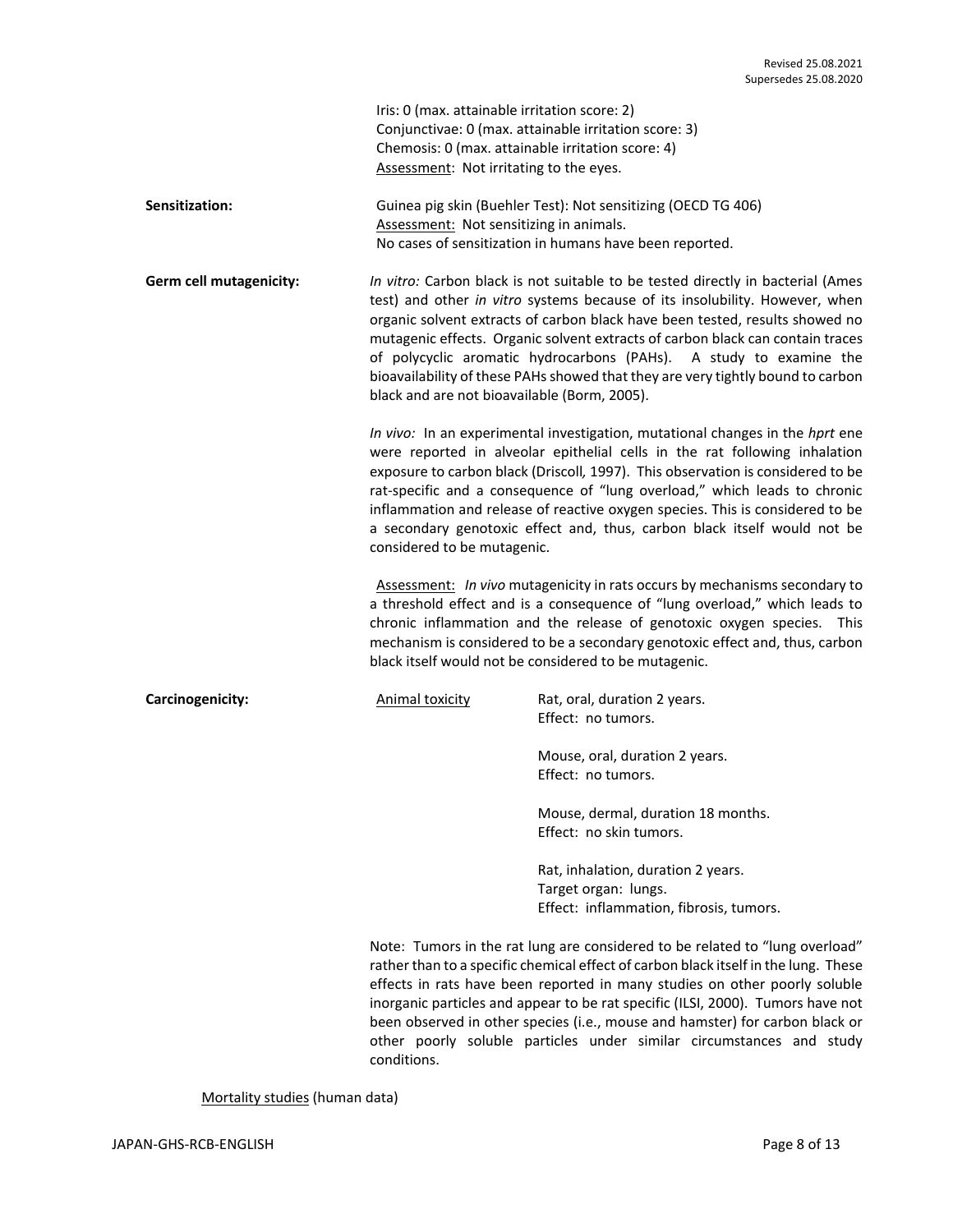A study on carbon black production workers in the UK (Sorahan, 2001) found an increased risk of lung cancer in two of the five plants studied; however, the increase was not related to the dose of carbon black. Thus, the authors did not consider the increased risk in lung cancer to be due to carbon black exposure. A German study of carbon black workers at one plant (Morfeld, 2006; Buechte, 2006) found a similar increase in lung cancer risk but, like the Sorahan, 2001 (UK study), found no association with carbon black exposure. A large US study of 18 plants showed a reduction in lung cancer risk in carbon black production workers (Dell*,* 2006). Based upon these studies, the February 2006 Working Group at the International Agency for Research on Cancer (IARC) concluded that the human evidence for carcinogenicity was *inadequate* (IARC, 2010).

Since the IARC evaluation of carbon black, Sorahan and Harrington (2007) have re-analyzed the UK study data using an alternative exposure hypothesis and found a positive association with carbon black exposure in two of the five plants. The same exposure hypothesis was applied by Morfeld and McCunney (2009) to the German cohort; in contrast, they found no association between carbon black exposure and lung cancer risk and, thus, no support for the alternative exposure hypothesis used by Sorahan and Harrington.

Overall, as a result of these detailed investigations, no causative link between carbon black exposure and cancer risk in humans has been demonstrated.

#### IARC cancer classification

In 2006 IARC re-affirmed its 1995 finding that there is *"inadequate evidence"* from human health studies to assess whether carbon black causes cancer in humans. IARC concluded that there is *"sufficient evidence*" in experimental animal studies for the carcinogenicity of carbon black. IARC's overall evaluation is that carbon black is *"possibly carcinogenic to humans (Group 2B)".* This conclusion was based on IARC's guidelines, which generally require such a classification if one species exhibits carcinogenicity in two or more animal studies (IARC, 2010).

Solvent extracts of carbon black were used in one study of rats in which skin tumors were found after dermal application and several studies of mice in which sarcomas were found following subcutaneous injection. IARC concluded that there was *"sufficient evidence"* that carbon black extracts can cause cancer in animals (Group 2B).

#### ACGIH cancer classification

Confirmed Animal Carcinogen with Unknown Relevance to Humans (Category A3 Carcinogen).

Assessment: Applying the guidelines of self-classification under the Globally Harmonized System of Classification and Labeling of Chemicals, carbon black is not classified as a carcinogen. Lung tumors are induced in rats as a result of repeated exposure to inert, poorly soluble particles like carbon black and other poorly soluble particles. Rat tumors are a result of a secondary non-genotoxic mechanism associated with the phenomenon of lung overload. This is a species-specific mechanism that has questionable relevance for classification in humans. In support of this opinion, the CLP Guidance for Specific Target Organ Toxicity – Repeated Exposure (STOT-RE), cites lung overload under mechanisms not relevant to humans. Human health studies show that exposure to carbon black does not increase the risk of carcinogenicity.

**Reproductive and developmental toxicity:** Assessment: No effects on reproductive organs or fetal development have been reported in long-term repeated dose toxicity studies in animals.

| Specific target organ toxicity – single exposure (STOT-SE): | Assessment: Based on available data, specific       |  |
|-------------------------------------------------------------|-----------------------------------------------------|--|
|                                                             | target organ toxicity is not expected after single  |  |
|                                                             | oral, single inhalation, or single dermal exposure. |  |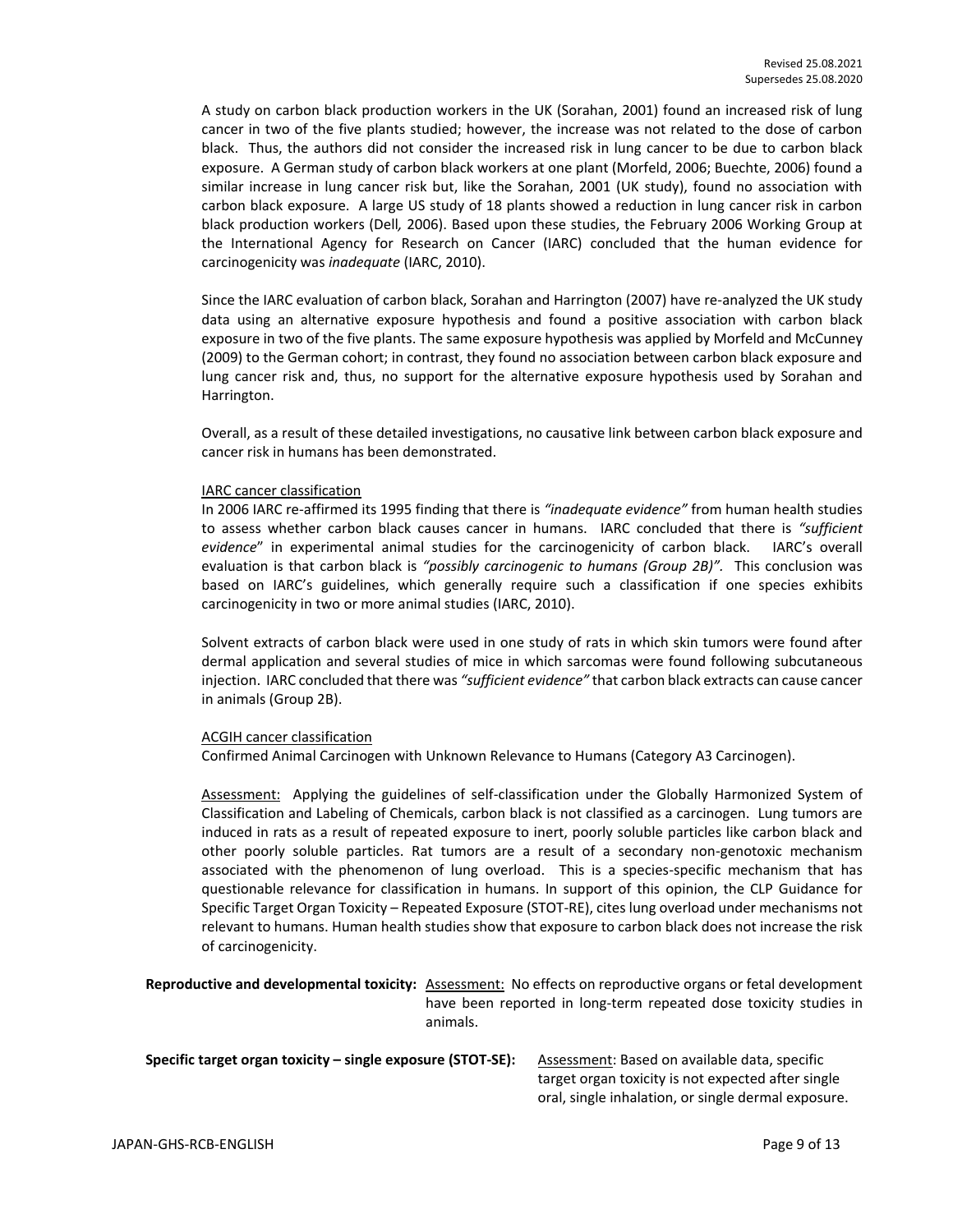#### **Specific target organ toxicity – repeated exposure (STOT-RE):**

#### Animal toxicity

Repeated dose toxicity: inhalation (rat), 90 days, No Observed Adverse Effect Concentration (NOAEC) = 1.1 mg/m<sup>3</sup> (respirable)

Target organ/effects at higher doses are lung inflammation, hyperplasia, and fibrosis.

Repeated dose toxicity: oral (mouse), 2 yrs, No Observed Effect Level (NOEL) = 137 mg/kg (body wt.)

Repeated dose toxicity: oral (rat), 2 yrs, NOEL = 52 mg/kg (body wt.)

Although carbon black produces pulmonary irritation, cellular proliferation, fibrosis, and lung tumors in the rat under conditions of lung overload, there is evidence to demonstrate that this response is principally a species-specific response that is not relevant to humans.

#### Morbidity studies (human data)

Results of epidemiological studies of carbon black production workers suggest that cumulative exposure to carbon black may result in small, non-clinical decrements in lung function. A U.S. respiratory morbidity study suggested a 27 ml decline in FEV<sub>1</sub> from a 1 mg/m<sup>3</sup> 8 hour TWA daily (inhalable fraction) exposure over a 40-year period (Harber, 2003). An earlier European investigation suggested that exposure to 1 mg/m<sup>3</sup> (inhalable fraction) of carbon black over a 40-year working lifetime would result in a 48 ml decline in FEV<sub>1</sub> (Gardiner, 2001). However, the estimates from both studies were only of borderline statistical significance. Normal age-related decline over a similar period of time would be approximately 1200 ml.

In the U.S. study, 9% of the highest non-smokers exposure group (in contrast to 5% of the unexposed group) reported symptoms consistent with chronic bronchitis. In the European study, methodological limitations in the administration of the questionnaire limit the conclusions that can be drawn about reported symptoms. This study, however, indicated a link between carbon black and small opacities on chest films, with negligible effects on lung function.

#### Assessment:

**Inhalation** - Applying the guidelines of self-classification under GHS, carbon black is not classified under STOT-RE for effects on the lung. Classification is not warranted on the basis of the unique response of rats resulting from "lung overload" following exposure to poorly soluble particles such as carbon black. The pattern of pulmonary effects in the rat, such as inflammation and fibrotic responses, are not observed in other rodent species, non-human primates, or humans under similar exposure conditions. Lung overload does not appear to be relevant for human health. Overall, the epidemiological evidence from well-conducted investigations has shown no causative link between carbon black exposure and the risk of non-malignant respiratory disease in humans. A STOT-RE classification for carbon black after repeated inhalation exposure is not warranted.

**Oral:** Based on available data, specific target organ toxicity is not expected after repeated oral exposure.

**Dermal:** Based on available data and the chemical-physical properties (insolubility, low absorption potential), specific target organ toxicity is not expected after repeated dermal exposure.

#### Aspiration hazard: Assessment: Based on industrial experience and the available data, no aspiration hazard is expected.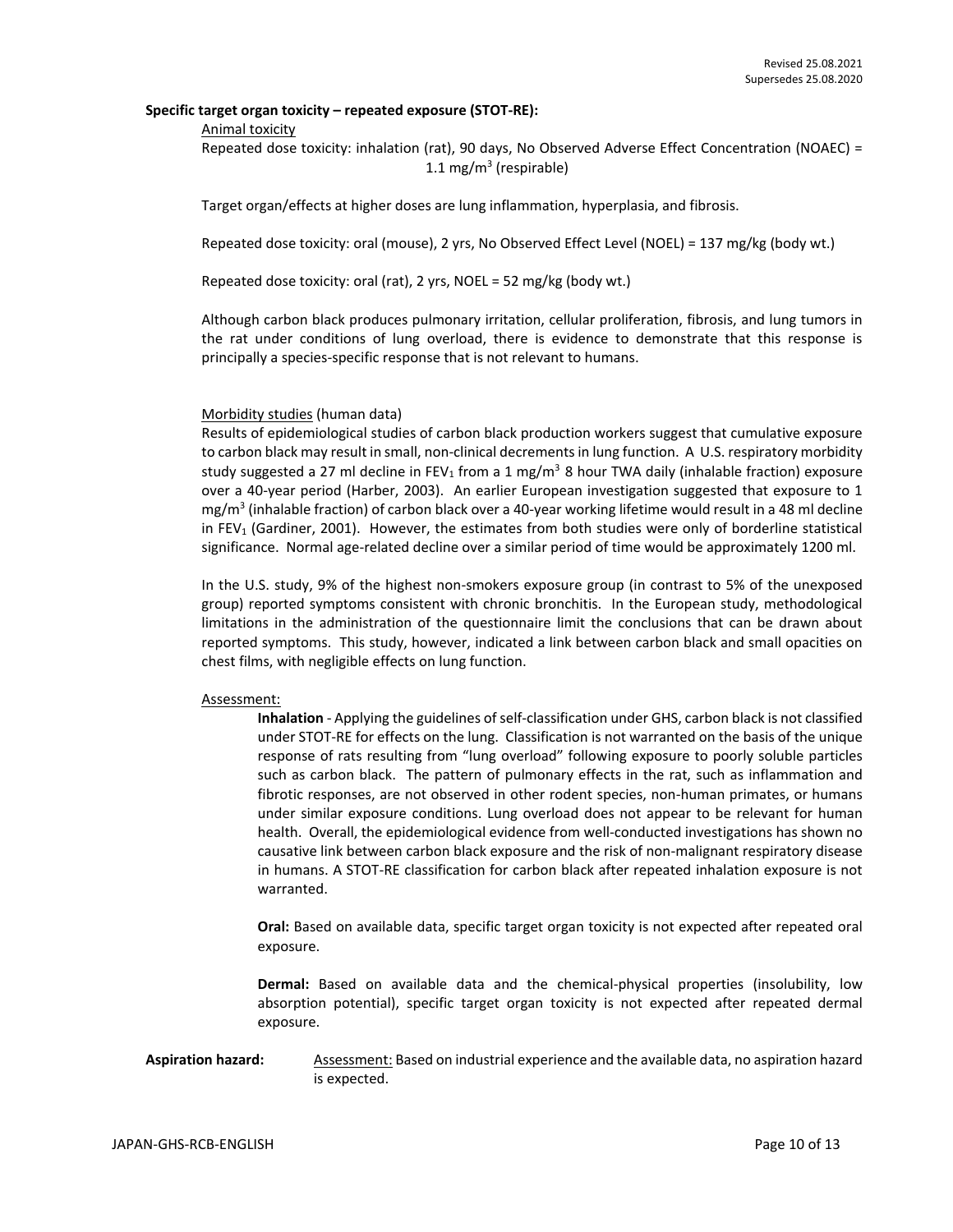| SECTION 12: Ecological information |  |  |
|------------------------------------|--|--|
|------------------------------------|--|--|

12.1 Toxicity

| Aquatic toxi |  |
|--------------|--|

| tic toxicity:                |                                                                                                             |
|------------------------------|-------------------------------------------------------------------------------------------------------------|
| Acute fish toxicity:         | LCO (96 h) 1000mg/l, Species: Brachydanio rerio (zebrafish), Method:<br>OFCD Guideline 203                  |
| Acute invertebrate toxicity: | EC50 (24 h) > 5600 mg/l, Species: Daphnia magna (waterflea),<br>Method: OFCD Guideline 202                  |
| Acute algae toxicity:        | EC50 (72 h) >10,000 mg/l, NOEC 10,000 mg/l, Species: Scenedesmus<br>subspicatus, Method: OECD Guideline 201 |
| Activated sludge:            | ECO (3 h) > 400 mg/l, EC10 (3h): ca. 800 mg/l, Method: DEV L3 (TTC<br>test)                                 |

- 12.2 Persistence and degradability Not soluble in water. Expected to remain on soil surface. Not expected to degrade.
- 12.3 Bioaccumulative potential Not expected because of the physicochemical properties of the substance.
- 12.4 Mobility in soil Not expected to migrate. Insoluble.
- 12.5 Results of PBT and vPvB assessment Carbon black is not a PBT or a vPvB.
- 12.6 Other adverse effects Not available.

|                   | <b>SECTION 13: Disposal considerations</b> |  |                                                                                                                                                  |  |  |  |  |
|-------------------|--------------------------------------------|--|--------------------------------------------------------------------------------------------------------------------------------------------------|--|--|--|--|
| 13.1              | Waste treatment methods                    |  |                                                                                                                                                  |  |  |  |  |
| Product disposal: |                                            |  | Product should be disposed of in accordance with the regulations issued by the<br>appropriate federal, provincial, state, and local authorities. |  |  |  |  |
|                   | Container/Packaging disposal:              |  | Empty packaging must be disposed of in accordance with national and local<br>laws.                                                               |  |  |  |  |

## *SECTION 14: Transport information*

The International Carbon Black Association organized the testing of seven ASTM reference carbon blacks according to the UN method, Self-Heating Solids. All seven reference carbon blacks were found to be "Not a self-heating substance of Division 4.2." The same carbon blacks were tested according to the UN method, Readily Combustible Solids and found to be "Not a readily combustible solid of Division 4.1;" under current UN Recommendations on the Transport of Dangerous Goods.

#### Japanese Regulations

Transport in bulk according to Annex II of MARPOL 73/78 and the IBC Code: Not regulated

The following organizations do not classify carbon black as a "hazardous cargo" if it is "carbon, non-activated, mineral origin." Birla Carbon's carbon black products meet this definition.

| <u>DOT</u> | <b>IMDG</b>           | <b>RID</b>    | <b>ADR</b> | ICAO (air) | <b>IATA</b>   |
|------------|-----------------------|---------------|------------|------------|---------------|
| 14.1       | UN/ID No              | Not regulated |            |            |               |
| 14.2       | Proper shipping name  | Not regulated |            |            |               |
|            | JAPAN-GHS-RCB-ENGLISH |               |            |            | Page 11 of 13 |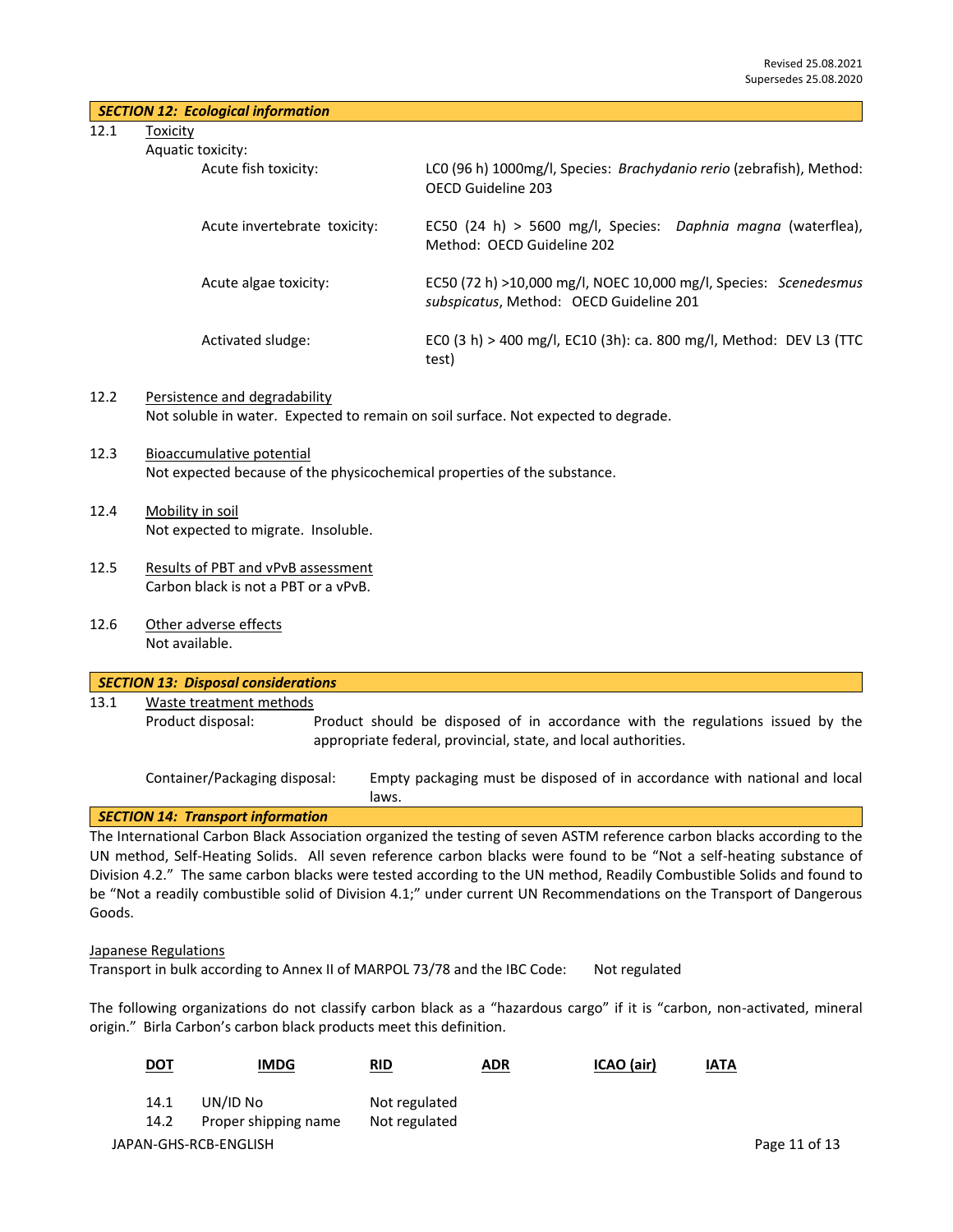| 14.3 | Hazard class  | Not regulated |
|------|---------------|---------------|
| 14.4 | Packing group | Not regulated |

## *SECTION 15: Regulatory information*

- 15.1 Industrial Safety and Health Law (ISHL):
	- Notification Obligation (SDS): Carbon black (≥0.1%) Mandatory Labeling (label): Carbon black (≥1%)

#### International Inventories:

Carbon black, CAS number 1333-86-4, appears on the following inventories:

| Australia:   | <b>AICS</b>                   |
|--------------|-------------------------------|
| Canada:      | DSL.                          |
| China:       | <b>IECSC</b>                  |
| Europe (EU): | EINECS (EINECS-RN: 215-609-9) |
| Japan:       | <b>ENCS</b>                   |
| Korea:       | <b>KECI</b>                   |
| Philippines: | <b>PICCS</b>                  |
| Taiwan:      | <b>TCSI</b>                   |
| New Zealand: | <b>NZIOC</b>                  |
| USA:         | TSCA                          |

|                                                                                                                                                                                                                  | <b>SECTION 16: Other Information</b>                                                                                      |                                                                                                                                                                 |                                                                                                                                                                                                                           |                                                                                                                                                                                                                                                          |  |  |  |
|------------------------------------------------------------------------------------------------------------------------------------------------------------------------------------------------------------------|---------------------------------------------------------------------------------------------------------------------------|-----------------------------------------------------------------------------------------------------------------------------------------------------------------|---------------------------------------------------------------------------------------------------------------------------------------------------------------------------------------------------------------------------|----------------------------------------------------------------------------------------------------------------------------------------------------------------------------------------------------------------------------------------------------------|--|--|--|
|                                                                                                                                                                                                                  | <b>Contact Information</b>                                                                                                |                                                                                                                                                                 |                                                                                                                                                                                                                           |                                                                                                                                                                                                                                                          |  |  |  |
|                                                                                                                                                                                                                  | Birla Carbon U.S.A., Inc.<br>370 Columbian Chemicals Lane<br>Franklin, LA 70538-1149, U.S.A.<br>Telephone +1 337 836 5641 | Birla Carbon Brasil Ltda.<br>Estrada Renê Fonseca S/N<br>Cubatão SP Brazil<br>CEP 11573-904<br>PABX Operator +55 13 3362 7100                                   | Birla Carbon Egypt S.A.E.<br>El-Nahda Road<br>Amreya, Alexandria, Egypt<br>+20 3 47 70 102                                                                                                                                | Birla Carbon China (Weifang)<br>Co., Ltd.<br>Binhai Economic Development<br>Zone<br>Weifang, Shandong, 262737,<br><b>PRC</b>                                                                                                                             |  |  |  |
|                                                                                                                                                                                                                  | Birla Carbon U.S.A., Inc.<br>3500 South Road S<br>Ulysses, KS 67880-8103, U.S.A.<br>Telephone +1 620 356 3151             | Birla Carbon Italy S.R.L.<br>Via S Cassiano, 140<br>I - 28069 San Martino di Trecate<br>(NO) Italy<br>Telephone +39 0321 7981                                   | Birla Carbon India Private Limited<br>K-16, Phase II, SIPCOT Industrial<br>Complex<br>Gummidipoondi - 601201<br>Dist: Thiruvallur, Tamil Nadu<br>India<br>+91 44 279 893 01                                               | Telephone +86 (0536) 530 5978<br>Birla Carbon China (Jining) Co.<br>Ltd.<br>No. 6, Chenguang Road, Jibei<br>High-Tech Industry Park Zone<br>Jining City, Shandong Province<br>The People's Republic of China,<br>272000<br>Telephone +86 (0537) 677 9018 |  |  |  |
| Birla Carbon Canada Ltd.<br>755 Parkdale Ave. North<br>P.O. Box 3398, Station C<br>Hamilton, Ontario L8H 7M2<br>Canada<br>Telephone +1 905 544 3343<br>Birla Carbon Brasil Ltda.<br>Via Frontal km, 1, S/N. Polo |                                                                                                                           | Birla Carbon Hungary Ltd.<br>H - 3581 Tiszaújváros<br>P.O.B. 61, Hungary<br>Telephone +36 49 544 000<br>Birla Carbon Spain, S.L.U.<br>Carretera Gajano-Pontejos | Birla Carbon India Private Limited<br>Village Lohop, Patalganga,<br>Taluka: Khalapur<br>Dist.: Raigad 410207<br>Maharashtra, India<br>+91 22 2192 250133<br>Birla Carbon India Private Limited<br>Murdhwa Industrial Area | Birla Carbon Korea Co., Ltd.<br>#1-3, Ulha-Dong<br>Yeosu city, cheonnam 555-290,<br>Korea<br>Telephone 82-61-688-3330<br>Birla Carbon Thailand Public Co.<br>Ltd.                                                                                        |  |  |  |
|                                                                                                                                                                                                                  | Petroquimico<br>Camaçari Bahia Brazil<br>CEP 42.810-320<br>Telephone +55 71 3616 1100                                     | 39792 Gajano, Cantabria<br>Apartado 283, Santander, Spain<br>Telephone +34 942 503030                                                                           | P.O. Renukook, Dist: Sonebhadra<br>$U.P. Pin - 231217$<br>India<br>+91 5446 252 387/88/89/90/91                                                                                                                           | 44 M.1, T. Posa, A. Muang<br>Angthong 14000<br>+66 35 672 150-4                                                                                                                                                                                          |  |  |  |

#### References: